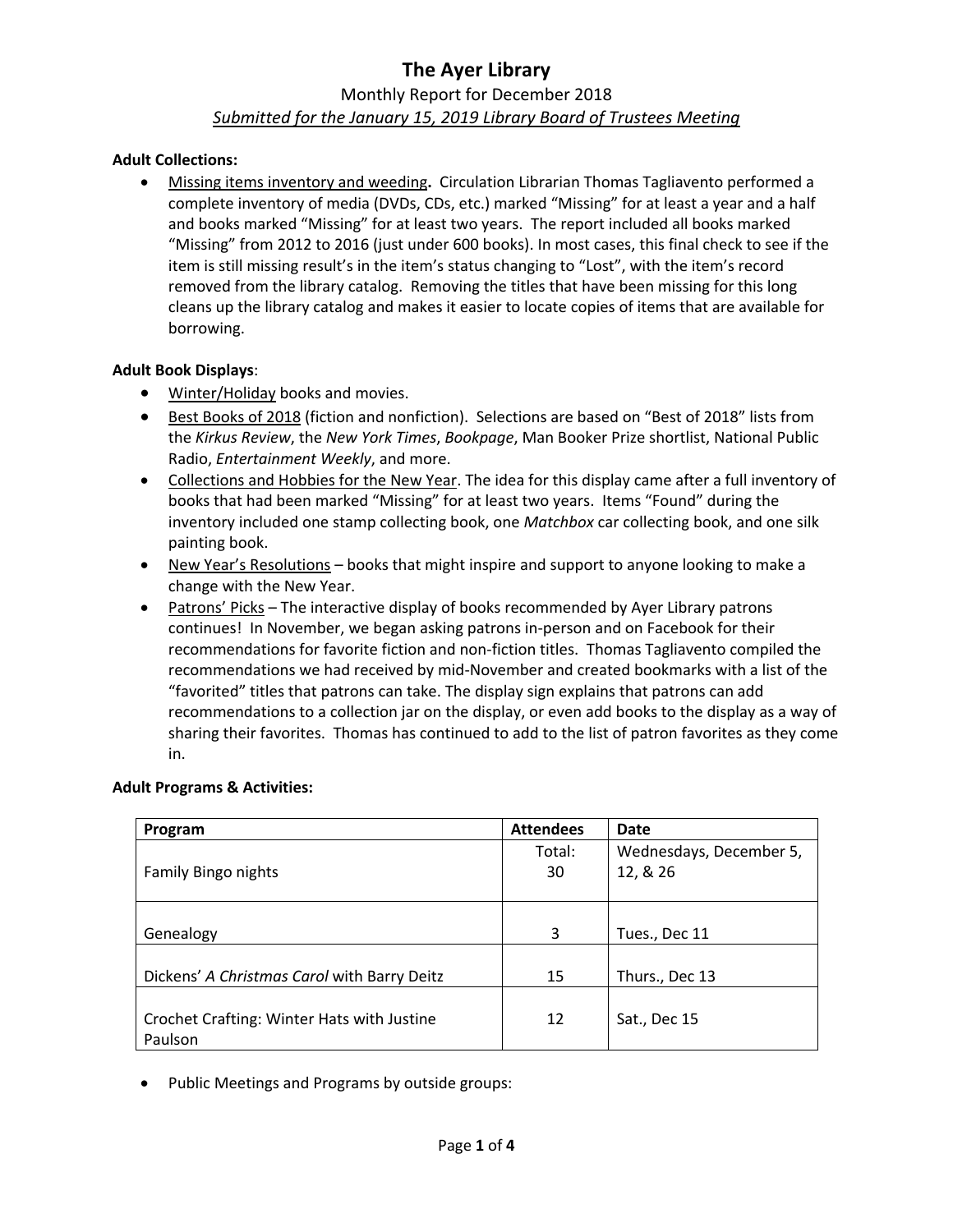#### Monthly Report for December 2018

### *Submitted for the January 15, 2019 Library Board of Trustees Meeting*

- o The Ayer Community Garden committee held an organizing meeting in the library on December 11.
- o Cyndi Lavin's book group met on December 4.
- $\circ$  Healing Conversations, a bereavement support group series offered by Nashoba Nursing Service & Hospice, met at the library on December 11.
- Thomas Tagliavento created and/or updated some directional and informational signs in the Media and Fiction collections.

#### **Library Building & Grounds**

- Fish Window Cleaning of Leominster performed some long-overdue gutter cleaning on December 13.
- Moore Enterprises sent a technician to re-program the Library's telephone system on December 13. Library patrons will now be able to leave messages in one of several voicemail boxes if they cannot reach a staff member directly.
- Renaud Electric replaced two exterior halogen light fixtures with LED equivalents that will use about 15% of the electricity of the old fixtures. As the older fixtures fail, where possible, the Library is changing to LED fixtures and/or light bulbs in order to reduce electrical use and, often, decrease the frequency of bulb changes.
- Library Director Tim Silva met with Zach Flagg of H.M. Flagg Tree Service to discuss tree work needed for safety and aesthetic improvements on December 27.

#### **Library Director's Activities:**

- Reviewed applicants for part-time and on-call Library Clerk positions, with assistance from the Library's Department Heads. Head of Youth Services Amy Leonard assisted with scheduling and conducting candidate interviews. We received 28 applications, conducted five interviews, and offered positions to four individuals. Those offers were accepted and our first two part-time staff members – Nadia Nalesnik and Keith Ugles – began training in late December. Welcome Nadia & Keith!
- Finalized the Library's preliminary operating budget request for FY2020.

#### **Library Director's Meetings:**

- Niche Academy Customer Overview (telephone meeting), December 5<sup>th</sup>.
- Town Department Directors' Meeting, December 12<sup>th</sup>.
- Library Department Heads Meeting, November 16<sup>th</sup>.
- Ayer Library Trustees Meeting, December  $18<sup>th</sup>$ .

#### **Library Staff Training:**

- Thomas Tagliavento and Nancy Askin attended a **Gale Databases Refresher Course** presented by advisors from the Massachusetts Library System (MLS) at Fitchburg High School on December  $13<sup>th</sup>$ . MLS purchases access to a suite of Gale database products for all libraries in the Commonwealth that maintain at least the minimum library service standards required for state certification.
- Following the Gale Databases course:
	- $\circ$  Thomas updated the Ayer Library website's Online Resources page to include a more prominent link to all available Gale databases and created an image to promote the databases as sources of ad-free and fact-checked news and information.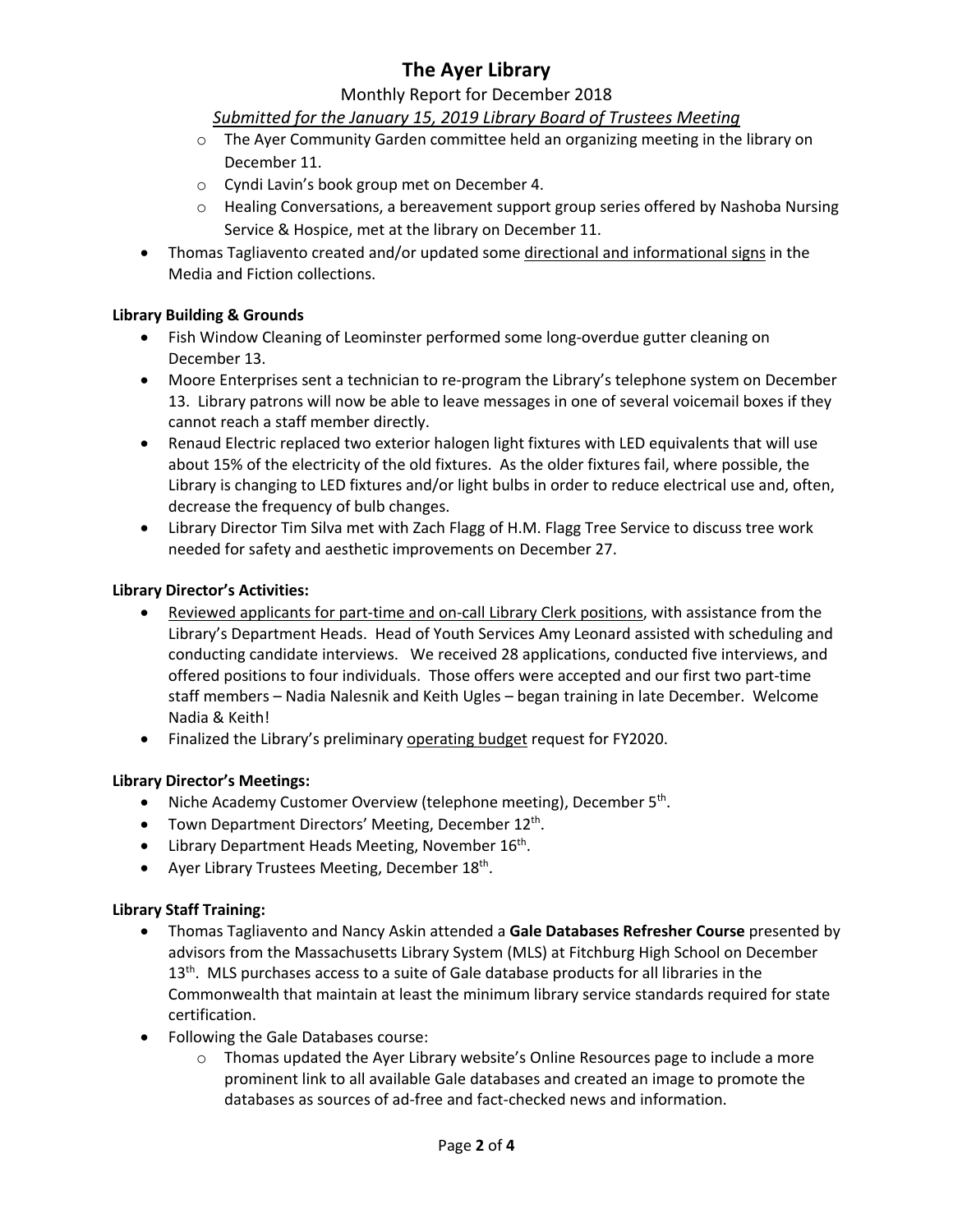#### Monthly Report for December 2018

#### *Submitted for the January 15, 2019 Library Board of Trustees Meeting*

 $\circ$  Nancy spoke with Youth Department staff regarding the child-relevant databases, which may be useful for homework and research assignments. People with dyslexia and others who are learning English can also benefit from using these resources.

#### **Youth Services Programs & Activities:**

| <b>Children's Programs</b>             | <b>Attendance</b> | Date                      |
|----------------------------------------|-------------------|---------------------------|
| Library Holiday Party                  | 130               | December 1 <sup>st</sup>  |
|                                        | (approximate)     |                           |
| <b>Story Time (Gingerbread Man)</b>    | 29                | December 6 <sup>th</sup>  |
| <b>Story Time (Dream Snow)</b>         | 29                | December 13 <sup>th</sup> |
| Kids' DIY craft: Handprint Cardinals   | 9                 | December 13 <sup>th</sup> |
| Kids' DIY craft: Gingerbread Houses    | 37                | December 18 <sup>th</sup> |
| Story Time (Yoga with Amy of Bangarang | 36                | December 20 <sup>th</sup> |
| Yoga)                                  |                   |                           |
| Story Time craft (3D Paper Snowflakes) | 10                | December 27 <sup>th</sup> |

- We kicked off the month of December on a high note with our 3rd Annual Holiday Party. Christina Zoller worked with local businesses to coordinate food and drink donations for this year's event. Many thanks to Union Coffee Roaster, The Capri Bakery, and Ayer Shop & Save for their generous support. Many thanks also to Young Adult Librarian Autumn Dore's husband David for dressing up as Santa Claus for the event, too! Local musician Louis Arnold performing festive acoustic music during the day. With activities in all areas of the building, attendees had a wonderful family holiday experience.
- Christina also helped set up the Library as a collection point for the Ayer Police Department's Toys for Tots program throughout the holiday season. Ayer Library patrons were very generous with their donations, necessitating four pick-ups to empty the collection box during the month of December.
- Back by popular demand we also continued with our newest tradition of making 'Gingerbread' houses out of graham crackers with the kids on Tuesday, Dec 18th. We have the whole process down to a science now and the kids had a great time decorating their houses and eating their decorations as well. Each house was completely unique and it's always so rewarding to see the kids get creative and create something all their own.
- For the month of December, we housed an extensive personal collection of Nutcrackers in our display case. The collection was on loan from Christina's younger brother, DJ. Many patrons delighted in the variety of Nutcrackers on display, from traditional models, to pop culture ones, and even some made out of glass. Many kids were excited to see that some of the Nutcrackers on display resembled ones that they had at home.
- Here's to another year of successful programming and community outreach! Happy New Year!